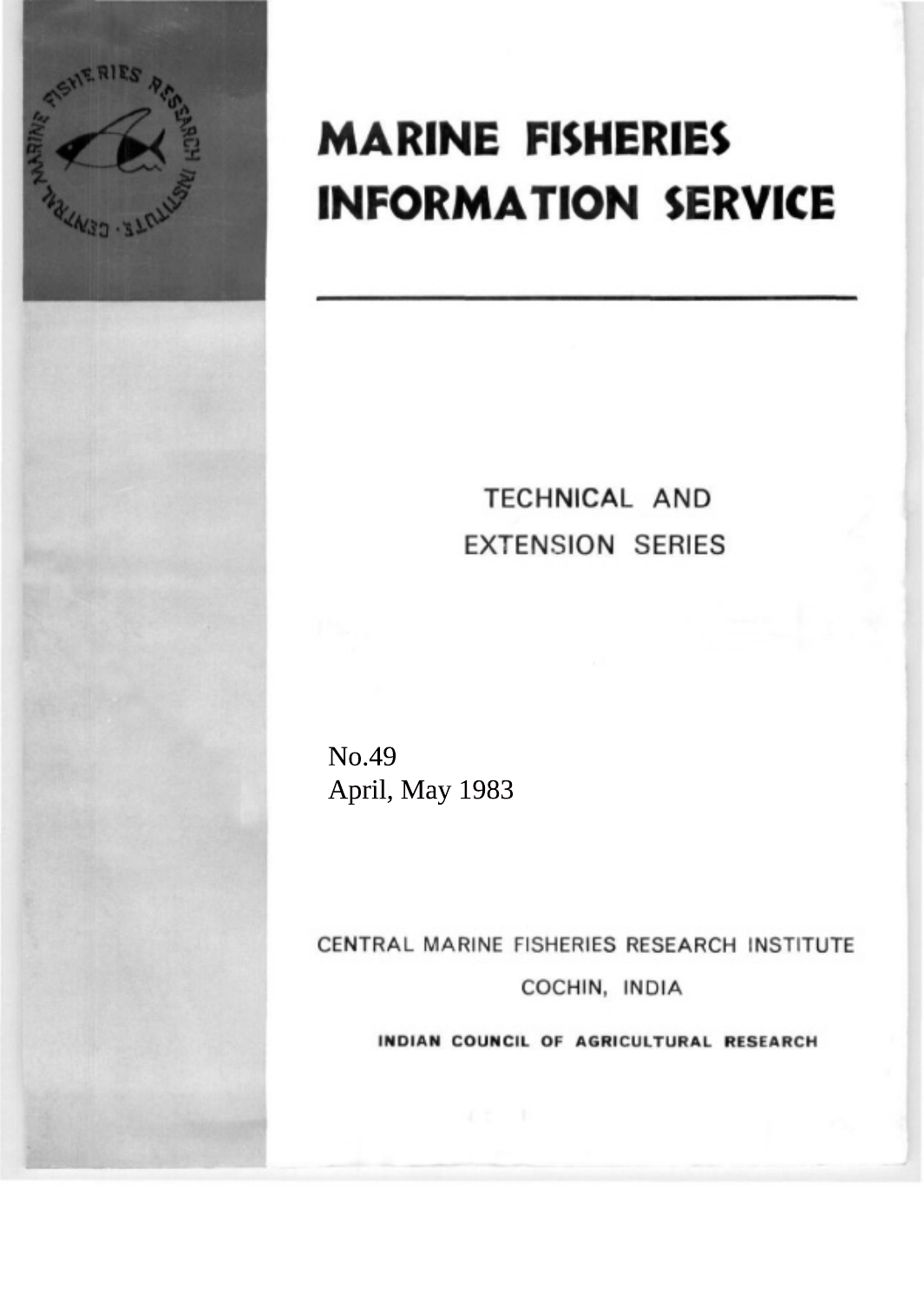### SPURT IN FISH LANDINGS ALONG NORTH TAMIL NADU COAST\*

In the second fortnight of August, 1982 a sudden spurt of unusually heavy fish landings was noticed along the northern part of Tamilnadu coast extending from Pondicherry to Madras. Some of the species of fishes represented in the catches being occupants of deeper water, a probable movement of deep water fishes into the inshore areas has occurred during this period. Certain details of the landings of a few centres along the coast during the time are presented.

#### **Pondicherry**

The heavy fish landings were observed from 17.8.1982 to 31.8.1982 in landing centres adjacent of Pondicherry, viz., Chinnamudaliarchavadi, Nochikuppam, Cholakandikuppam and Kanakachettykuppam. The catches comprised mainly of *Caranx* spp., Soles, *Nempitews* spp. *Saurida* spp., cuttlefish and coral fishes and were fished by indigenous gears like bag net, shore seine, gill net and boat seine.

The landings ranged from 0.5 to 6.5 tonnes per day (Table.1). Due to the heavy catches, there was glut in all the landing centres of this region, resulting in very low market value for the fishes. For instance, the normal cost of *Decapterus sp.,* about Rs.3 per kg. fell to Rs. 0.75 per kg. Consequently the fishermen did not go out for fishing for a day or two in some of the landing centres.

#### **Kovalam**

Whereas the temporary heavy landings lasted for about 15 days in Pondicherry region, the same was noticed in Kovalam region only for 2 days, viz., on 23.8.'82 and 24.8.'82. On 24.8.'82, about 3.3 tonnes of fishes were landed at Kottivakkam, mainly by shore seines (2 units). Of the 3.3 tonnes landed here about 2.3 tonnes were constituted by *Leiognathus bindus.* 

At Kovalam landing centre, about 2.3 tonnes of fish were landed by boat seines (31 units). The catch consisted mainly of coral fishes, *Leiognathus* spp., *Nemipterus* spp., *squilla* spp., and *Sepia* spp. Interestingly some of the fishes, crabs and prawns, which normally inhabit deep waters were caught in boat seines operated in 4 m depth on that day

Fishes: *Psenes indicus, Chaetodon uagabundus, Holocentrus rubrum, Pseudorhowbus triocellatus, Plectorh\;ncbus pictus, Apogon multitaeniatus, Archamia lineolata, Scolopsis uosmeri, Pempheris moluca,*  *Opisthognathus muscatensis, Ichthyos copus, Synaptura zebra, Caesio caerulaureus, Abudefduf sp., Alectis indicus, Hoplobrotula* sp., *Brotula m'aculata* and *Epinephelus tauvina.* (Fig.)

Prawns: *Metapenaeus monoceros, Parapenaeopsis* spp., and *Trach\,ipenaeus* sp.

Crabs: *Portunus hastoides, P.gladiator, Charx^bdis, Callianassa, Dorippe (Dorippoides) facchino, Phil\;ra globulosa* 

#### **Madras**

Similar rise in landings were observed in Madras also. At the Kasimedu landing centre for mechanised trawlers there was an abrupt increase in landings from 26.8..1982 lasting upto 30.8.'82 (Table 1). On these days the landings ranged from 30 to 44 tonnes per day. In the previous month of July the average landing was 22 tonnes per day, thus recording 1.5 to 2 fold increase in fish landings during this period. The major constitutent in the catch at Kasimedu was *Nemipterus* spp. While *Nemipterus* spp. formed 17.1% of total trawl catch in July, the percentage composition of these fishes rose to 49.3 on these days. A few specimens of *N.metopias,* which is rarely recorded from these waters were also present. *Saurida* spp.. *Sepia* spp. and coral fishes were the other varieties represented in the catches. Most of the private boats operated in inshore waters (15 m depth) during this period.

#### **Environmental conditions**

During the period of high landings it was noticed that there was a slight fall in surface water temperature along the north Tamil Nadu coast. The average surface water temperature off Kovalam dropped to 26.8°C on 24.8.'82 from the normal average temperature of 29.1°C recorded during the period from 1.8.'82 to 22.8.'82. Swarms of *Noctiluca miliaris* were also observed on 24.8.'82, one of the days of high landings of fishes.

Results of analysis of water samples collected off Madras on two days of heavy landings, making use of Cadalmin III are presented in Table 2. -A notable feature is the low oxygen concentration (1.10 to 1.37 ml/1) and low temperature (26.2 to 27.2°C) during

<sup>\*</sup>Prepared by E. Viuekanandan, M. Kathirvel, V. Selvaraj, K.G. Girijavallabhan, M. Rajagopalan and L. Chidambaram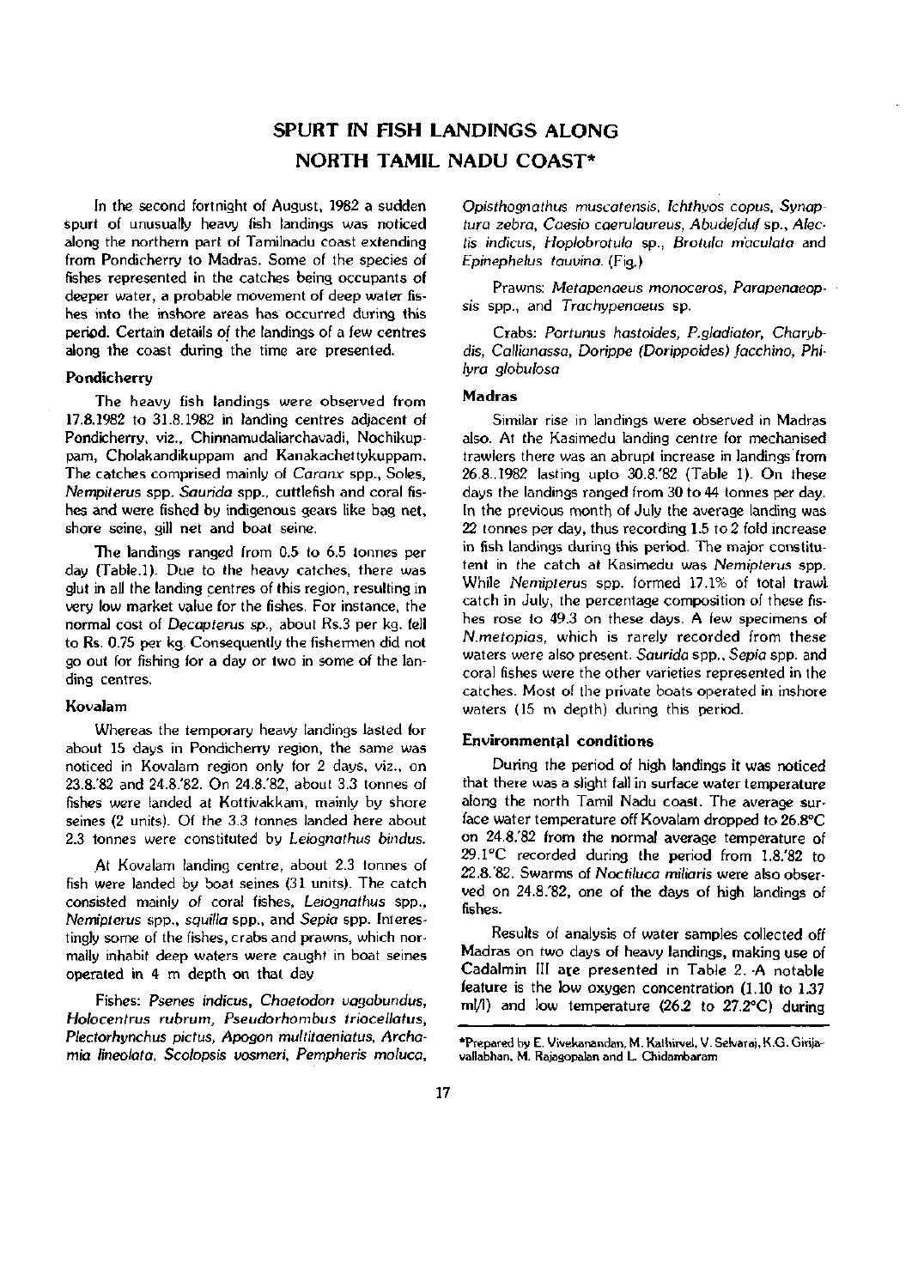

Fig. Some species of fishes caught during the fortnight

| Table.1. Estimated landings (in kg) at different centres of north Tamil Nadu coast during the second fortnight of |
|-------------------------------------------------------------------------------------------------------------------|
| August, 1982. (Major categories in the catch in parentheses)                                                      |

| Date<br>August<br>1982 | Pondicherry                               | Kovalam                                   | Kasimedu (Madras)<br>No data    |  |
|------------------------|-------------------------------------------|-------------------------------------------|---------------------------------|--|
| 17                     | 2.000                                     | 175                                       |                                 |  |
|                        | (Caranx, Nemipterus)                      | (Trichiurus)                              |                                 |  |
| 18                     | 5,000<br>(Caranx, Soles, Coral fishes)    | No fishing                                | -do-                            |  |
| 19                     | 4.000<br>(Sciaemids, Soles, Coral fishes) | 100<br>(Dussumieria)                      | 18,420<br>(Nemipterus, Saurida) |  |
| 20                     | No data                                   | No data                                   | No data                         |  |
| 21                     | $-do-$                                    | -do-                                      | $-do-$                          |  |
| 22                     | -do-                                      | -do-                                      | $-do-$                          |  |
| 23                     | No fishing due to glut                    | 500<br>(Coral fishes, Nemipterus)         | 20,978<br>(Nemipterus, Sepia)   |  |
| 24                     | 6,500<br>(Soles, Rays, Saurida)           | 2,300<br>(Coral fishes, Nemipterus)       | No data                         |  |
|                        |                                           | 3,300 (at Kottivakkam)<br>(Silverbellies) |                                 |  |
| 25                     | 3,000<br>(Upenoides, Serranus)            | 25                                        | -do-                            |  |
| 26                     | 500<br>(Coral fishes)                     | 8                                         | 43.917<br>(Nemipterus, Saurida) |  |
| 27                     | No data                                   | 82<br>(Tuna)                              | 30,104<br>(Nemipterus, Sepia)   |  |
| 28                     | -do-                                      | 80                                        | No data                         |  |
| 29                     | 6,000<br>(Epinephelus)                    | No data                                   | -do-                            |  |
| 30                     | No data                                   | -do-                                      | 33,370<br>(Nemipterus, Sepia)   |  |
| 31                     | -do-                                      | -do-                                      | 16,974<br>(Nemipterus, Saurida) |  |